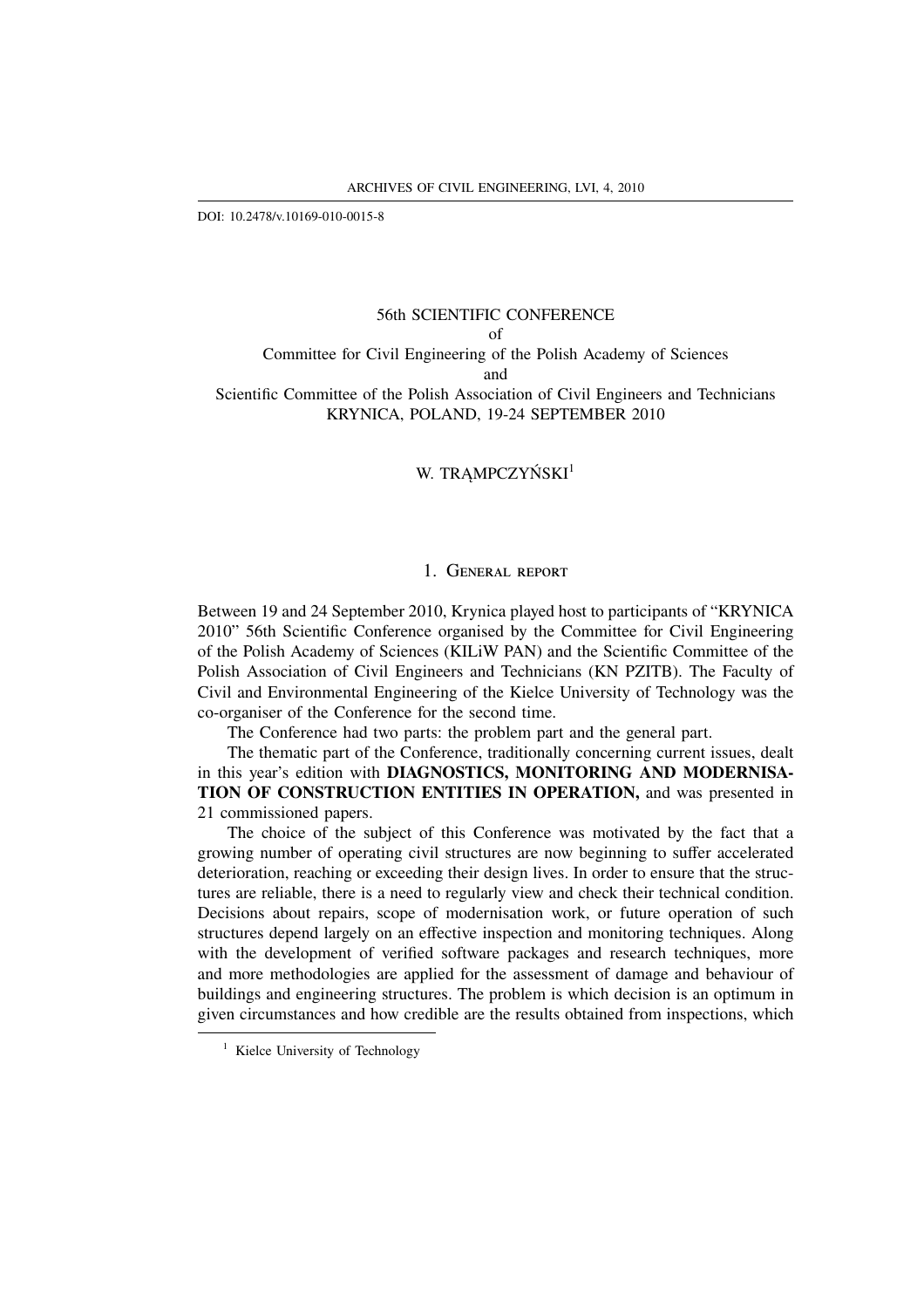are dependent not only on the accuracy of equipment but also on the investigated area selection, changes that take place over time, loads on the structures during the inspection, and other external conditions. In this context, working out and implementation of objective monitoring and diagnostic systems, together with guidelines concerning the scope and type of planned modernisation work, becomes a key issue.

The general part of the Conference was devoted to research. Out of 126 papers sent in for review, 106 papers were accepted and qualified for presentation in the following areas: 9 in General Building; 6 in Structural Physics; 11 in Soil and Foundation Engineering; 22 in Road Engineering; 6 in Bridge Engineering; 5 in Project Engineering ; 15 in Concrete Structures; 14 in Metal Structures; 5 in Building Materials; 13 in Mechanics of Structures and Materials. Moreover, 3 state-of-the-art reports were commissioned and published in conference proceedings.

The conference was attended by 330 participants. Three magazines were the media patrons: *Engineering and Construction; Construction Review,* and*Highway Magazine: Road and Bridge Engineering.*

The significance of the Conference for our community was emphasized in his opening address on 19/09/2010 by Prof. W. Radomski, President of KILiW PAN and Chairman of the Conference Scientific Committee:

*This year, the thematic part of our Conference is focused on "Diagnostics, Monitoring and Modernisation of Construction Entities in Operation." The importance of the topic, in terms of technological, economic and social aspects, can be hardly overstated. We are aware that a long-lasting malpractice in the maintenance of widely understood civil infrastructure in Poland has resulted from its disastrous condition. The condition, which, if only for safety and functionality reasons, has to be diagnosed and monitored, and the entities have to be modernised in order to correspond to modern standards. This is an enormous task that requires effective and state-of-the art research, and unconventional measures. The papers which are going to be presented in this part reflect the key issue of the Conference. They were prepared by prominent Polish and foreign experts in the field. We are hoping for interesting discussions. Let us hope that our engineering and research activity will benefit from the results of our Conference. It may also be that the ministry of infrastructure will include them in their administrative decisions. My optimism seems to be incorrigible.*

*The general part of the Conference is – as usually – a review of current research conducted in various centres. The review will enable all the chairmen of the sessions to evaluate the scientific standard of particular research centres, the novelty of their projects, and the relationship to the world leading achievements. The evaluations will be presented during the final remarks session on the last day of the Conference. The papers were reviewed and qualified by the Scientific Committee. I wish to thank all its members for their hard work.*

*Krynica Conferences should be regarded as common good of our community. We have to make sure that they are the best forum for civil engineering thought. The*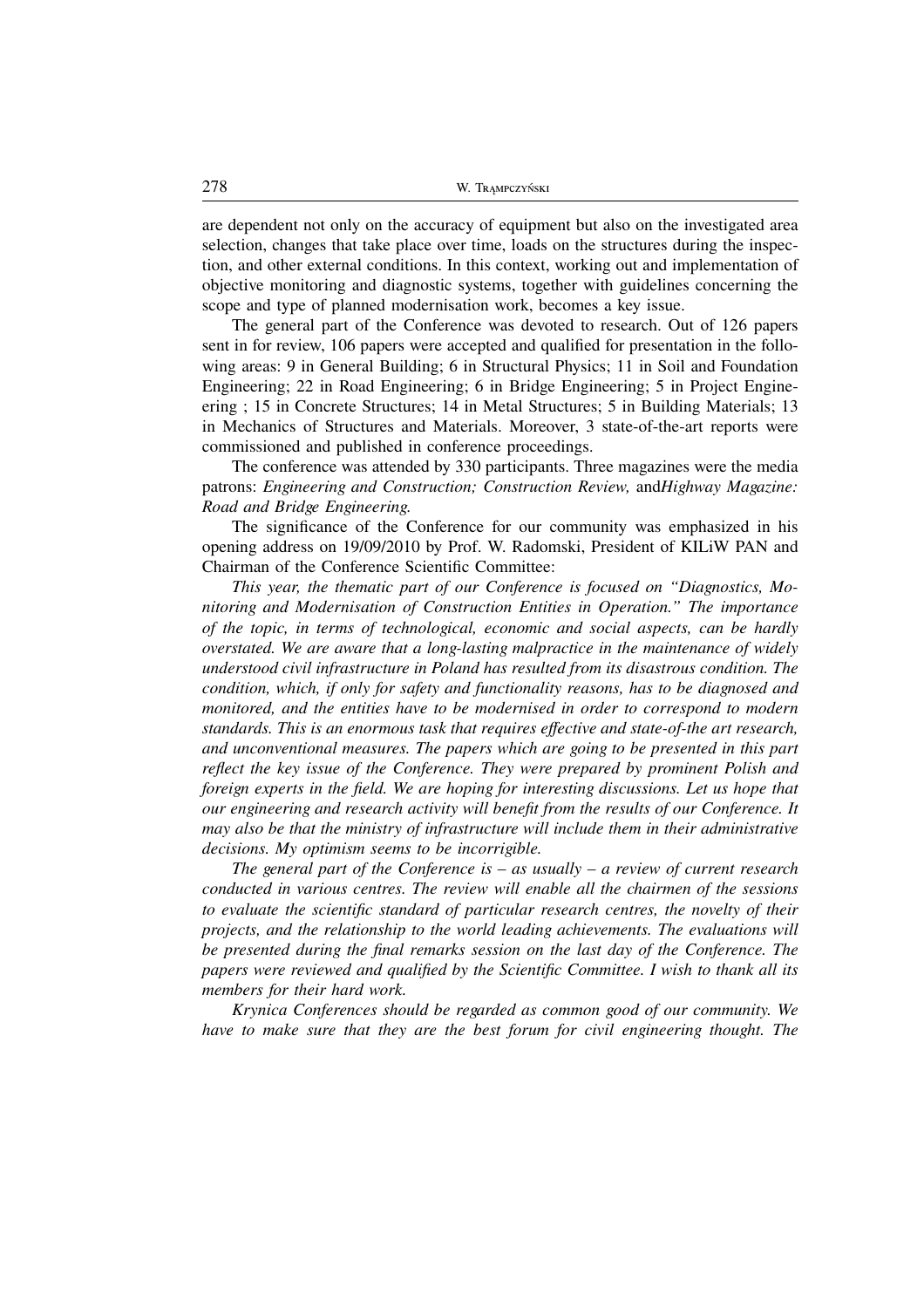*prestige of our Conferences depends on the importance we ourselves attach to them, not on the points from the administration. Please keep this in your minds and hearts.*

On the opening day of the Conference, the PZITB, as every year, presented awards and medals for 2010:

- **Prof. Stefan Bryła Award** was conferred upon dr hab. inż. Barbara Klemczak for her work on modeling of heat, moisture, and mechanical effects in structural concrete of massive structures.
- **Prof. Wacław Żenczykowski Award** was granted to dr hab. inż. Tomasz Siwowski for innovative design and delivery of bridges.
- **Prof. Aleksander Dyżewski Award** was granted to dr hab. inż. Bożena Hoła for her achievements in scientific work.
- **Prof. Aleksander Dyżewski Award** was conferred upon mgr inż. Zbigniew Drewnowski for his achievements in practical activity.
- **Prof. Roman Ciesielski Medal No. 5** was conferred upon dr hab. inż. Krzysztof Stypuła (Institute of Structural Mechanics Department of Land Engineering at Krakow University of Technology)
- **Prof. Stefan Kaufman Medal** was conferred upon prof. dr hab. inż. Stanisław Majewski (Department od Structural Engineering, Faculty of Civil Engineering at the Silesian University of Technology)

The thematic part of the Conference started the next day with four sessions during which 21 papers were presented.

The introductory paper was presented by Prof. Cz. Cempel, who discussed the condition and development directions of technical diagnostics. Other papers dealt with problems of diagnostics of nearly all construction entities and engineering structures, monitoring systems, diagnostics for concrete, durability of reinforced concrete structures, and evaluation of post-flood building structures condition. Three papers were prepared by foreign authors:

Prof. J. Walraven – Delft University of Technology – the Netherlands; Prof. K. Ono – UCLA – USA; Prof. A. Nowak – University of Nebraska – USA.

Main theses of the problem part summary were reflected in the speech given by Prof. W. Radomski:

- Both the presenters and participants confirmed in discussion that the subject of the problem part was the most appropriate. The discussed problems are very important technologically, economically, socially, and culturally, as proved by presentations relating to diagnostics and revitalization of historical structures and sites.
- The papers were prepared by highly competent specialists. Each presentation was followed by a lively discussion, which testifies to their value. Therefore, the organizers of the Conference deserve congratulations and thanks for the choice of presenters and topics.
- The thematic part has helped to expand the range of subjects of the Krynica Conferences, which includes diagnostics and monitoring in hydroengineering structures, railways, road surfaces, and advanced methods for studies of the structure of concre-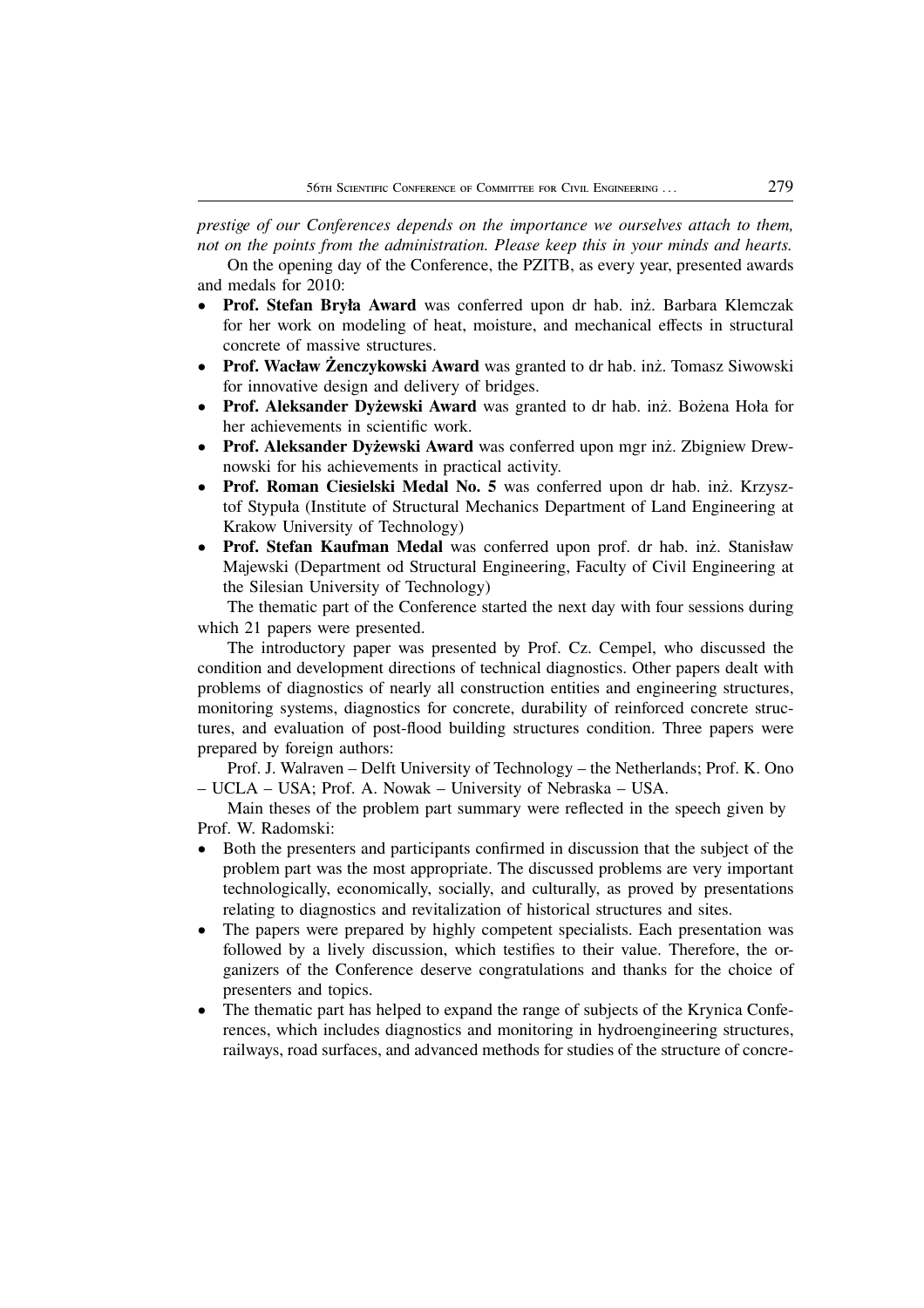te, enabling researchers to deduce about its behaviour in the macroscale, dynamic diagnostics, issues of building and engineering structure durability (mostly bridges), and already mentioned revitalization of historical structures and sites.

- The thematic part of the Conference showed that diagnostics can be considered as a separate scientific discipline under continuous development. This is a discovery for our community. We became aware of this after the introductory speech made by Prof. Cz. Cempel.
- Diagnostic systems and their application require certain expenditures. So it is necessary to use economic thinking. Implementation of diagnostic systems produces significant savings such as early warnings about a threat to safety of buildings and engineering structures.
- In Poland full diagnostic systems are built (Kielce University of Technology, IPPT PAN), which may raise some optimism. The advanced scientific developments play a crucial role in those systems.
- There are grounds to suppose that the level of diagnostics and monitoring conducted in Poland corresponds to current world standards.
- A critical remark *pro domo sua* the thematic part of the conference lacked the issue of geotechnical diagnostics, the important problem currently reflected in landslides occurring in southern Poland.
- Diagnostics, monitoring, and modernization of construction entities in our country are still waiting for wise and coherent legal provisions.

103 out of 106 qualified papers were presented in the general part of the Conference: **Construction Research Problems** (21-23/09/2010). This part was divided into 20 thematic sessions held simultaneously in two conference halls. Additionally, 2 commissioned state-of-the-art reports by: Prof. L.Czarnecki: Nanotechnologies in Construction and Prof. T. Godycki-Ćwirko and his Team: Football Stadium in Gdańsk Lednica for Euro 2012 which can be characterised with the phrase: from *nano* to *macro* in construction.

Main theses of the general part were included in the speech made by Prof. W. Radomski:

- The idea of commissioned papers, which drew a lot of attention, turned out to be right and should be continued.
- The general standard of the papers was satisfactory without any "fireworks". Some papers – and this is a tip for the Scientific Committee to consider in the future – lacked a clear justification of the reasons behind the conducted research.
- According to the sessions chairmen, large portion of the papers, after necessary extension and corrections, can be published in leading domestic and foreign journals. It's good news. I am appealing to the authors and their scientific supervisors to see to it.
- The form of the papers presentation in the general part of the Conference was good and matched those presented at high rank international conferences (with a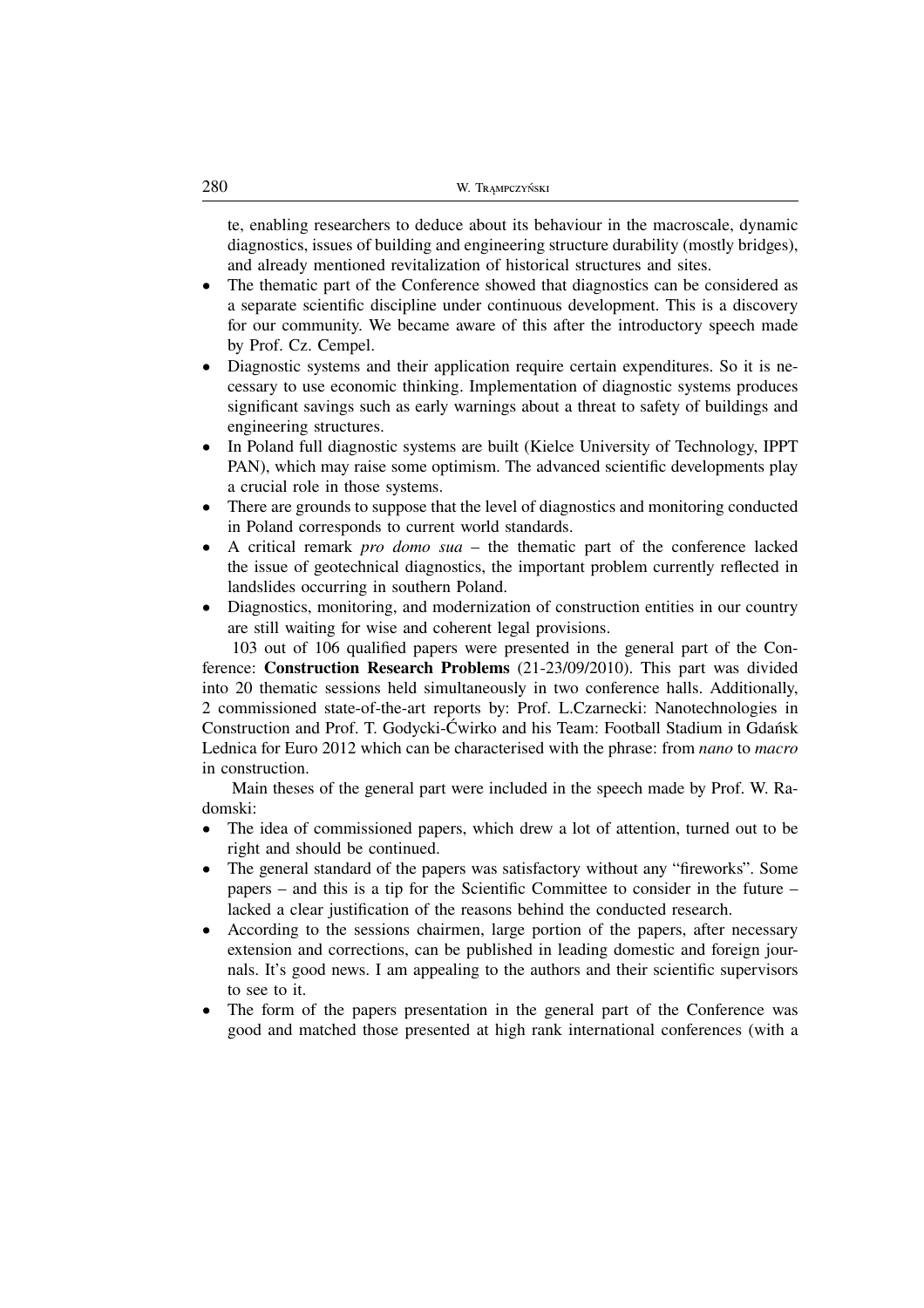few exceptions). Nearly all the presentations were followed by discussions, although there was little time for discussions.

- The problem of publication in the *Archives of Civil Engineering –* despite incomprehensibly low grading scale (6 points) in the ministerial ranking, the Central Committee is interested whether the candidate was published in PAN journals. The rank of the journal and conference does not depend on marks granted by officials, it does depend on the importance we attach to these forms of activity.
- Do the papers, at least those presented in the general part, represent a forest or they are just numerous but separate trees? My impression is that it is not a forest yet but a grove, as some germs of scientific schools could be seen in some areas (conf. sessions chairmen's reports). But do they promise a true, proper and modern extension of the state of the art; do they create real progress in construction business or its theoretical and experimental foundations? Finding answers to these questions is now one of the basic tasks for KILiW PAN and KN PZITB.
- Still, there are outstanding engineers and researchers of young generation. They are the laureates of the Stanisław Bryła and Wacław Żenczykowski Awards. My congratulations and best wishes.

**The Conference Organisers** (Kielce University of Technology) wish to thank the following organisations for their kind support**:** the Committee on Civil Engineering and Hydroengineering of the Polish Academy of Sciences (KILiW PAN), the Polish Association of Civil Engineers and Technicians (PZITB), the Conference Scientific Committee and the Scientific Committee of the Polish Association of Civil Engineers and Technicians.

Special thanks should be offered personally to Prof. W. Radomski (President of the Committee on Civil Engineering and Hydroengineering of the Polish Academy of Sciences – for his kind supervision, advice, and assistance, and to Prof. A. Łapko (President of the Scientific Committee of the Polish Association of Civil Engineers and Technicians) and (mgr) W. Piwkowski MA (President of the Polish Association of Civil Engineers and Technicians).